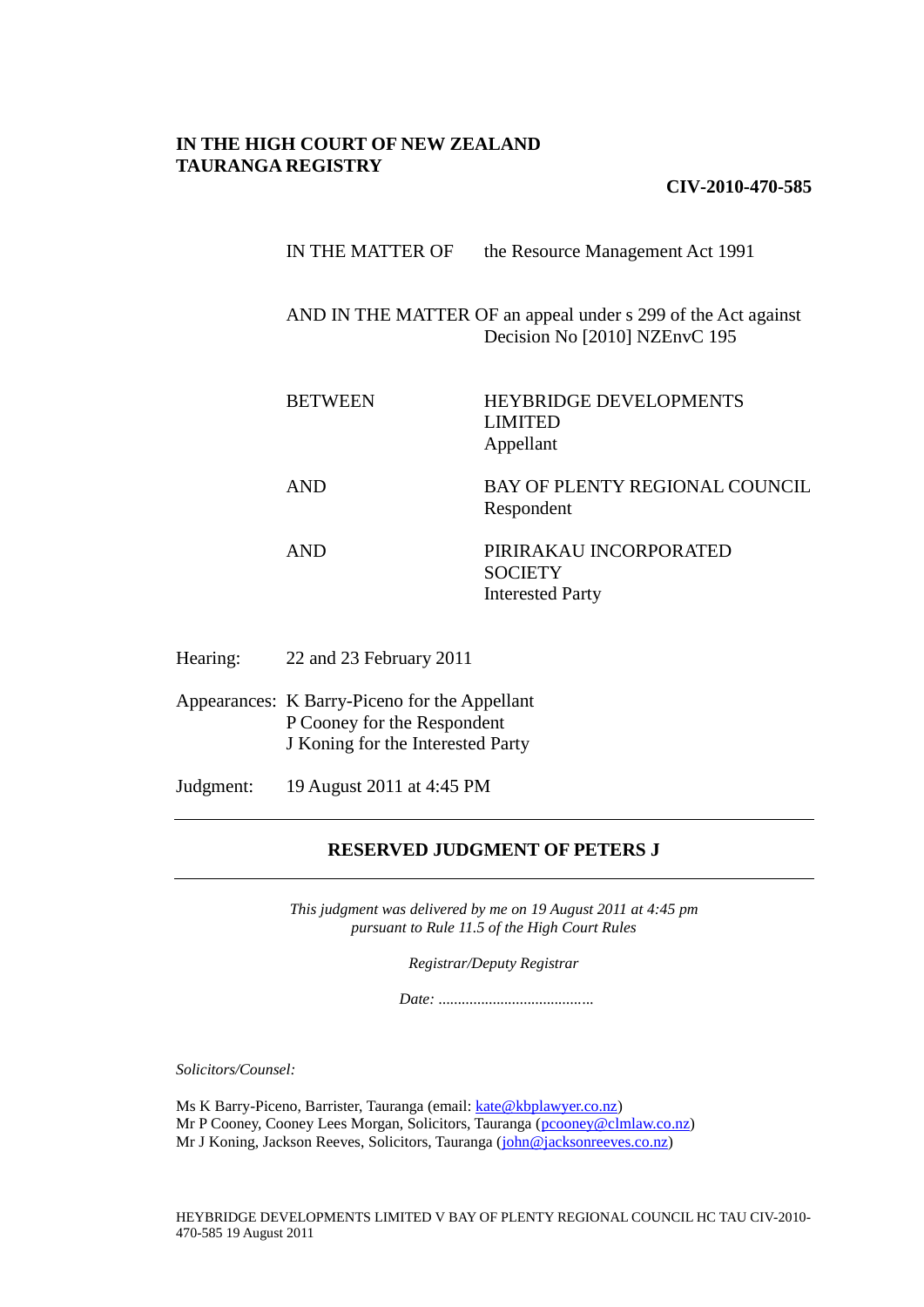[1] The appellant appeals a decision of the Environment Court given on 10 June 2010. The Court dismissed the appellant's appeal against a decision of the respondent refusing consent for earthworks and other activities.

[2] A party may appeal against a decision of the Environment Court to the High Court on a question of law (s 299 Resource Management Act 1991 ("RMA")). A question of law arises if the Environment Court:  $<sup>1</sup>$ </sup>

- (a) applied a wrong legal test; or
- (b) came to a conclusion without evidence, or one to which, on evidence, it could not reasonably have come; or
- (c) took into account matters which should not have been taken into account; or
- (d) failed to take into account matters which it should have taken into account.

[3] An appellant ought not to be granted relief unless an identified error of law has materially affected the Environment Court's decision.<sup>2</sup>

[4] It is not for the High Court to enter into a re-examination of the merits of the Environment Court's decision.<sup>3</sup> In *New Zealand Suncern Construction Ltd v Auckland City Council*, Fisher J referred to the decision in *Countdown* and said: <sup>4</sup>

It follows that the Court should resist attempts by litigants disappointed before the Planning Tribunal/Environment Court to use appeals to this Court as an occasion for revisiting resource management merits under the guise of questions of law … This includes attempts to re-examine the mere weight which the Tribunal gave to various conflicting considerations before it...

<sup>&</sup>lt;sup>1</sup> Countdown Properties (Northlands) Ltd v Dunedin City Council [1994] NZRMA 145 (HC) at 153.  $<sup>2</sup>$  Ibid.</sup>

<sup>3</sup> *Murphy v Takapuna City Council* HC Auckland M456/88, 7 August 1989.

<sup>4</sup> *New Zealand Suncern Construction Ltd v Auckland City Council* (1997) NZRMA 419 at 426.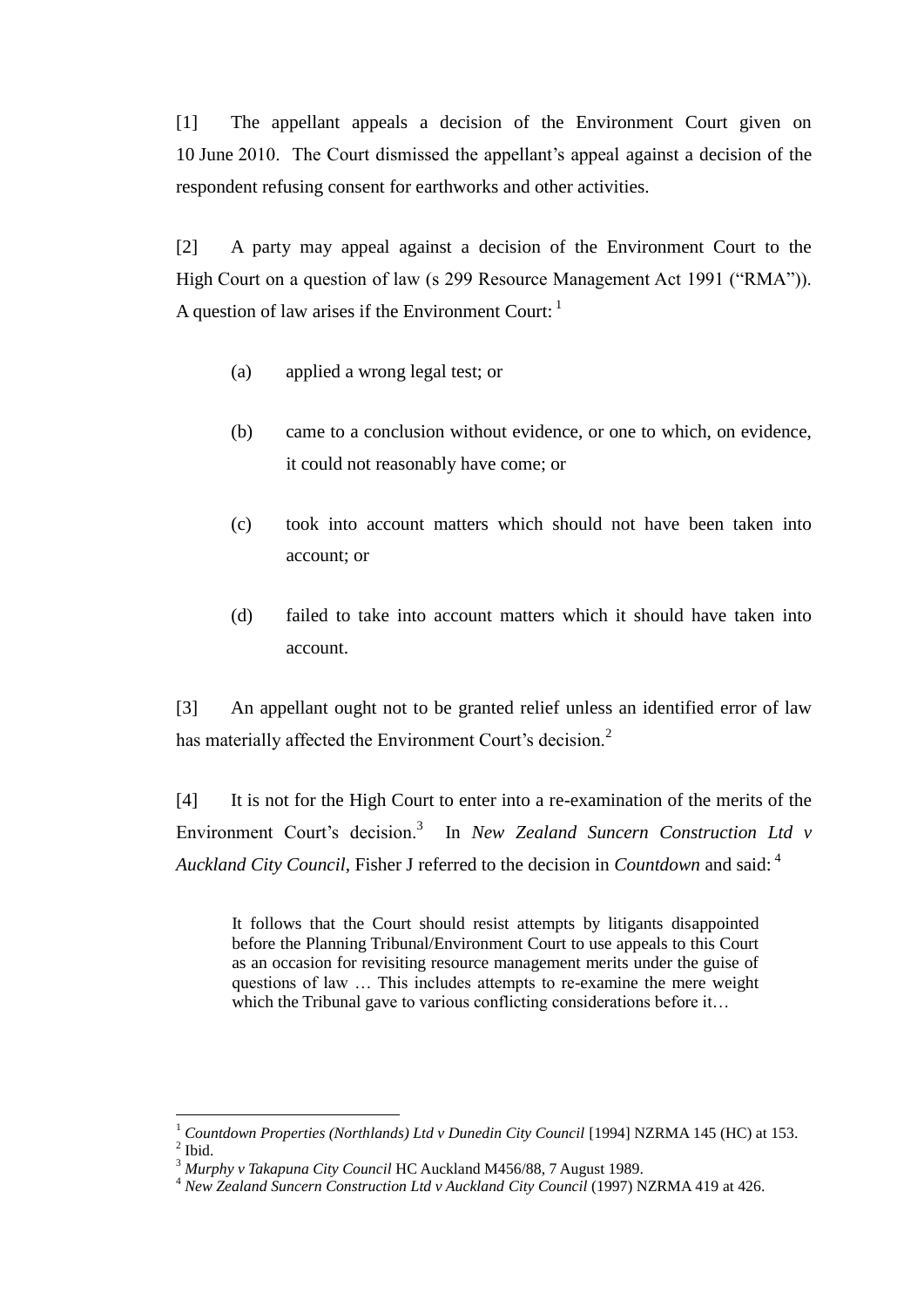#### **Background**

[5] The site in issue ("site") is located in Te Puna on the west bank of the mouth of the Wairoa River, abutting Tauranga Harbour. The site is low lying and is a former wetland. It comprises 44 hectares and is made up of four lots. The proposed earthworks are to be carried out on lot 2 DPS2844. The site was part of about 50,000 acres which the Crown confiscated in 1864 after the battle of Gate Pa.

[6] The site was first surveyed for subdivision and registered with the Land Transfer Office in 1939. In 1939 or thereabouts the site was drained and it has been farmed and held in private ownership since then. Prior to 1939 large areas of the site were inundated with water during the incoming tide.

[7] A third party purchased the site in 1973 and modified lot 2. He constructed a stopbank around the perimeter, installed drains across the lot and filled in the Hakao Stream, which bisected part of the site.

[8] The site is not identified as a site of cultural significance in any planning instrument.

[9] The appellant acquired the site in December 1996. On 1 April 1999, the appellant applied to the Western Bay of Plenty District Council ("District Council") for consent to subdivide it into 13 lots. The District Council declined the application. The appellant appealed to the Environment Court. The hearing before the Environment Court appears to have come down to a contest between the appellant and representatives of Pirirakau hapu ("Pirirakau") as to whether the site was waahi tapu for the purposes of s 6(e) RMA, due to the possible burial on the site of Tutereinga, Pirirakau's ancestor and chief.

[10] Pirirakau believe that all the members of their hapu descend from Tutereinga and that Tutereinga was buried at Tahataharoa some 600 years ago. Tradition has it that, when asked where he wished to be buried, Tutereinga replied "bury me at Tahataharoa so that I might hear the murmur of the sea". The whereabouts of the burial site was kept secret, as a matter of custom. Tahataharoa comprises about 150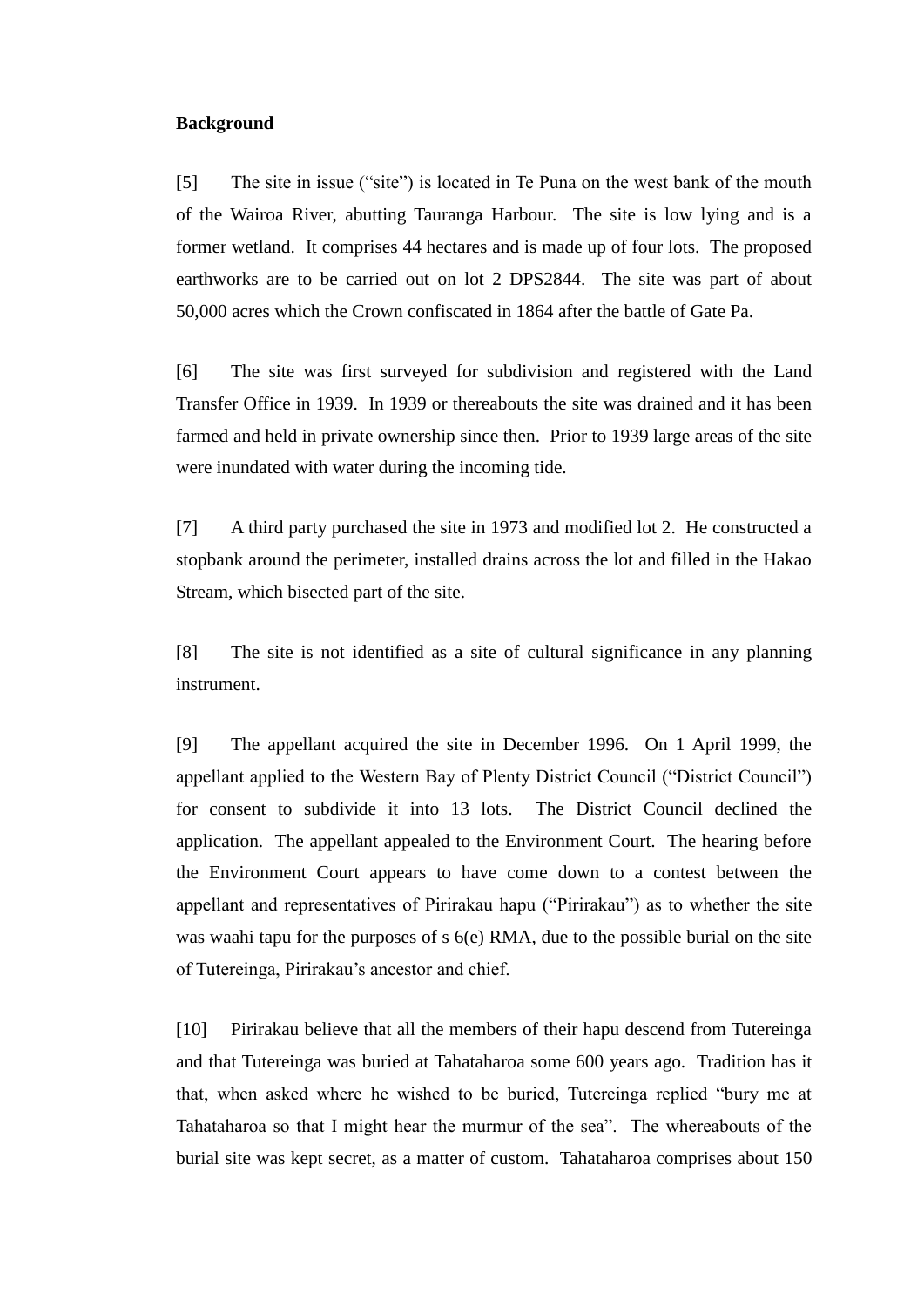hectares and encompasses the site. It is possible therefore that Tutereinga was/is buried on the site.

[11] The Environment Court heard the case over six days, in a hearing presided over by Judge Bollard. The Court gave an interim decision in November 2002 ("first decision"). The Court was not satisfied that the site was waahi tapu. There was no appeal of the decision.

[12] After the first decision the appellant applied to the respondent for earthworks consents so that it could pursue the subdivision. The low lying nature of much of the site meant building platforms would have to be created.

[13] In about 2006, the appellant applied to the District Council for consent to subdivide the site into four lots. This application was the subject of a hearing before the District Council. The respondent did not participate in the hearing. Pirirakau sought to do so but was out of time and so was unable to participate. The District Council granted consent to the subdivision in December 2006. The appellant then withdrew its previous application to subdivide into 13 lots.

[14] The appellant then applied to the respondent for the consents now in issue. The appellant seeks to continue an existing road for about 1 km and to create three building platforms. These works require fill, hence the application for an earthworks consent to excavate up to 221,000  $m<sup>3</sup>$  of fill from a 5.5 ha "borrow" pit the appellant wishes to establish on lot 2. The borrow pit is to be excavated to a depth of up to three or four metres, with surplus material returned to the pit on completion of the works.

[15] Under the Bay of Plenty Regional Water and Land Plan, earthworks on the site are a permitted, controlled or discretionary activity, depending on volume. They are permitted up to 5,000  $m<sup>3</sup>$  and controlled at up to 20,000  $m<sup>3</sup>$ . They are a discretionary activity at  $220,000 \text{ m}^3$ .

[16] The respondent delegated the applications to an independent commissioner. The commissioner identified that the main issue was the effect of the proposed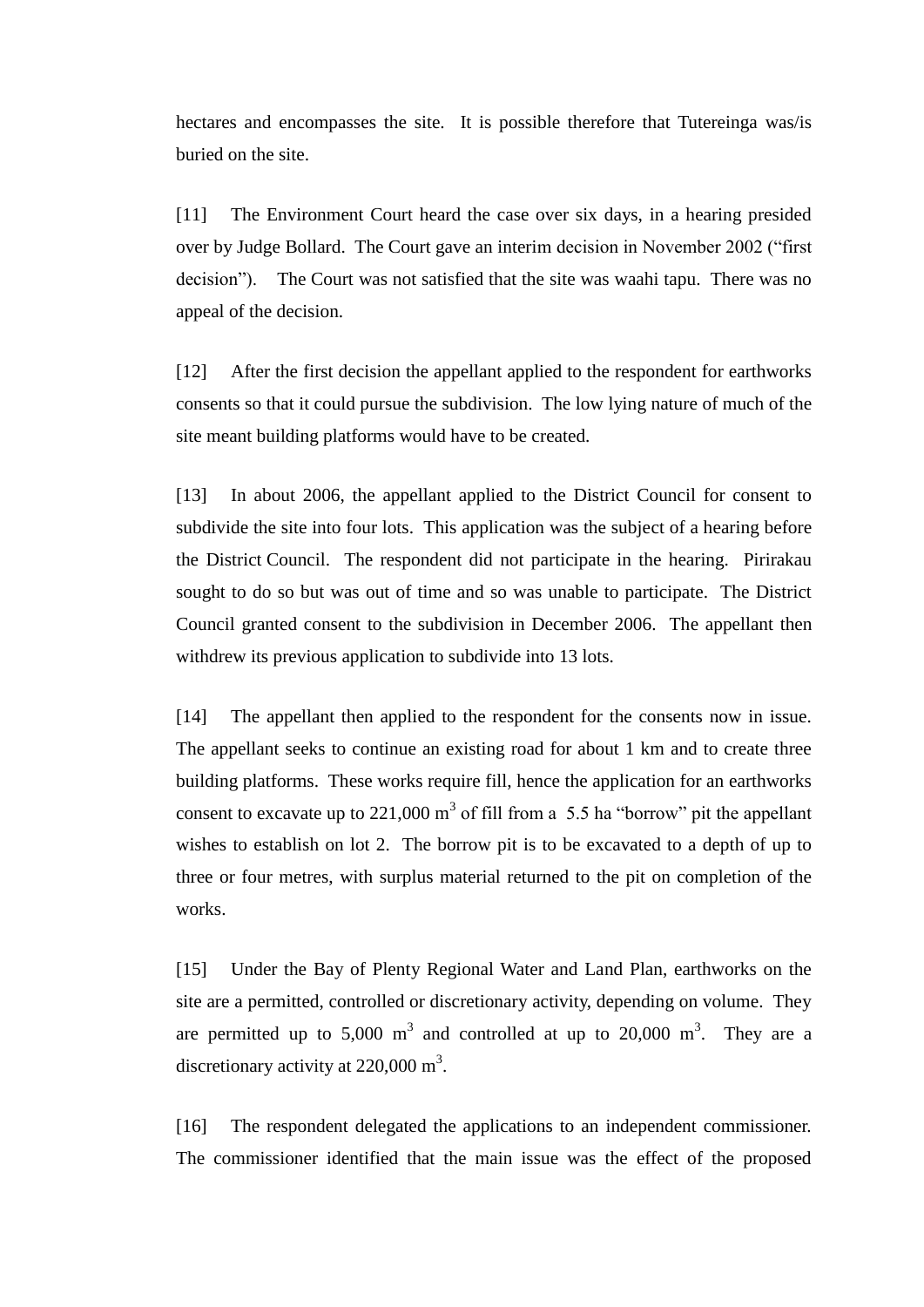activities on Pirirakau. The respondent declined consent in a decision dated 17 February 2009.

# **Appeal to the Environment Court**

[17] The appellant appealed to the Environment Court. At [35], the Court said that all the parties had agreed that the issues which Pirirakau had raised would form the basis of the appeal, and that the Court would resolve it accordingly, notwithstanding reservations as to this restricted approach. The three issues before the Court were:

- (a) Was the appellant being asked to respond to a relitigation of cultural issues which the Court had already determined in the first decision?
- (b) Is the subject site Maori ancestral land and/or a waahi tapu?
- (c) Should the consents sought be granted, given the matters in s 104 RMA and Part 2 of the Act?
- [18] On the first issue, the Court found that:
	- the appellant was not being required to relitigate issues which had already been decided;
	- in the first decision the Court had made no definitive finding as to whether the site or part of it was affected by a waahi tapu; and
	- the Court was free to look at the matter again.  $\bullet$
- [19] The Court's findings on the second issue were:
	- the appellant accepted that the site was Maori ancestral land;  $\bullet$
	- the appellant accepted that the site was within Tahataharoa;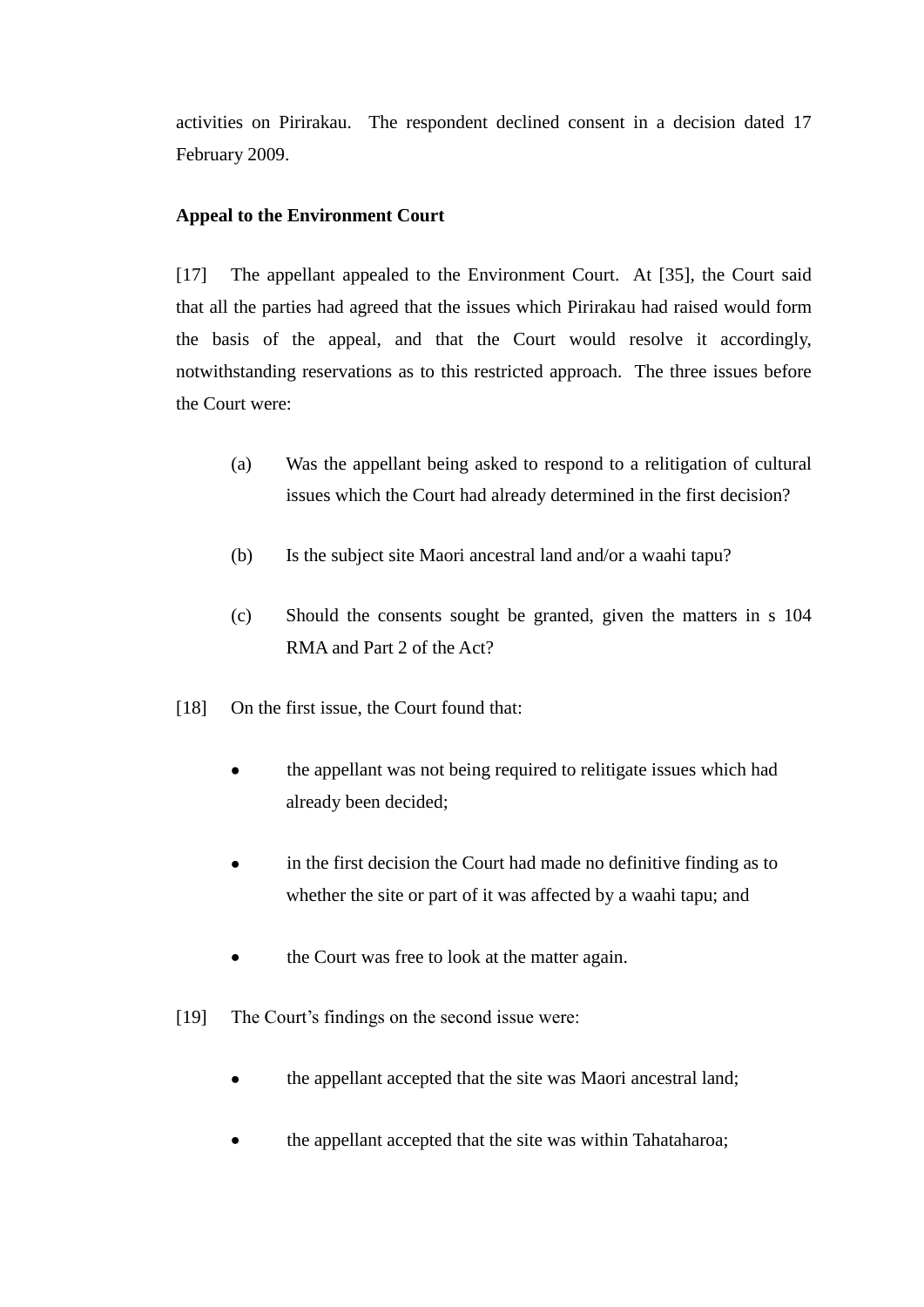- there was no evidence that Tutereinga was buried on the site or, if so, where the burial site might be and accordingly the Court was unable to make a finding that the site was waahi tapu, or was not for that matter;
- Pirirakau held a genuine belief that Tutereinga might be buried somewhere on the site; and
- the effect of evidence which the appellant had adduced, for instance as to tidal movements on the site and the modifications which had occurred both to the site and surrounding area, did not persuade the Court that Pirirakau's belief was misconceived.

[20] On the third issue, the Court decided that it would not grant consent to the applications. The Court considered that any earthworks on the site would have an adverse effect on Pirirakau's relationship with the site, given the belief referred to above, and that this effect could not be modified by attaching conditions to the consents. The Court dismissed the appeal accordingly.

#### **Statutory provisions**

[21] As I have said, the consents which the appellant sought were for discretionary activities. Section 104 RMA sets out matters to which a consent authority must have regard when considering an application for resource consent. Section 104(1), which is the relevant provision for present purposes, reads as follows:

#### **104 Consideration of applications**

- (1) When considering an application for a resource consent and any submissions received, the consent authority must, subject to Part [2,](http://www.brookersonline.co.nz/databases/modus/lawpart/statutes/link?id=ACT-NZL-PUB-Y.1991-69%7eBDY%7ePT.2&si=57359&sid=nn4aqvvwcvl61ai4sk0ulbhfpmkb5s02&hli=0&sp=statutes) have regard to–
	- (a) any actual and potential effects on the environment of allowing the activity; and
	- (b) any relevant provisions of—
		- (i) a national environmental standard:
		- (ii) other regulations: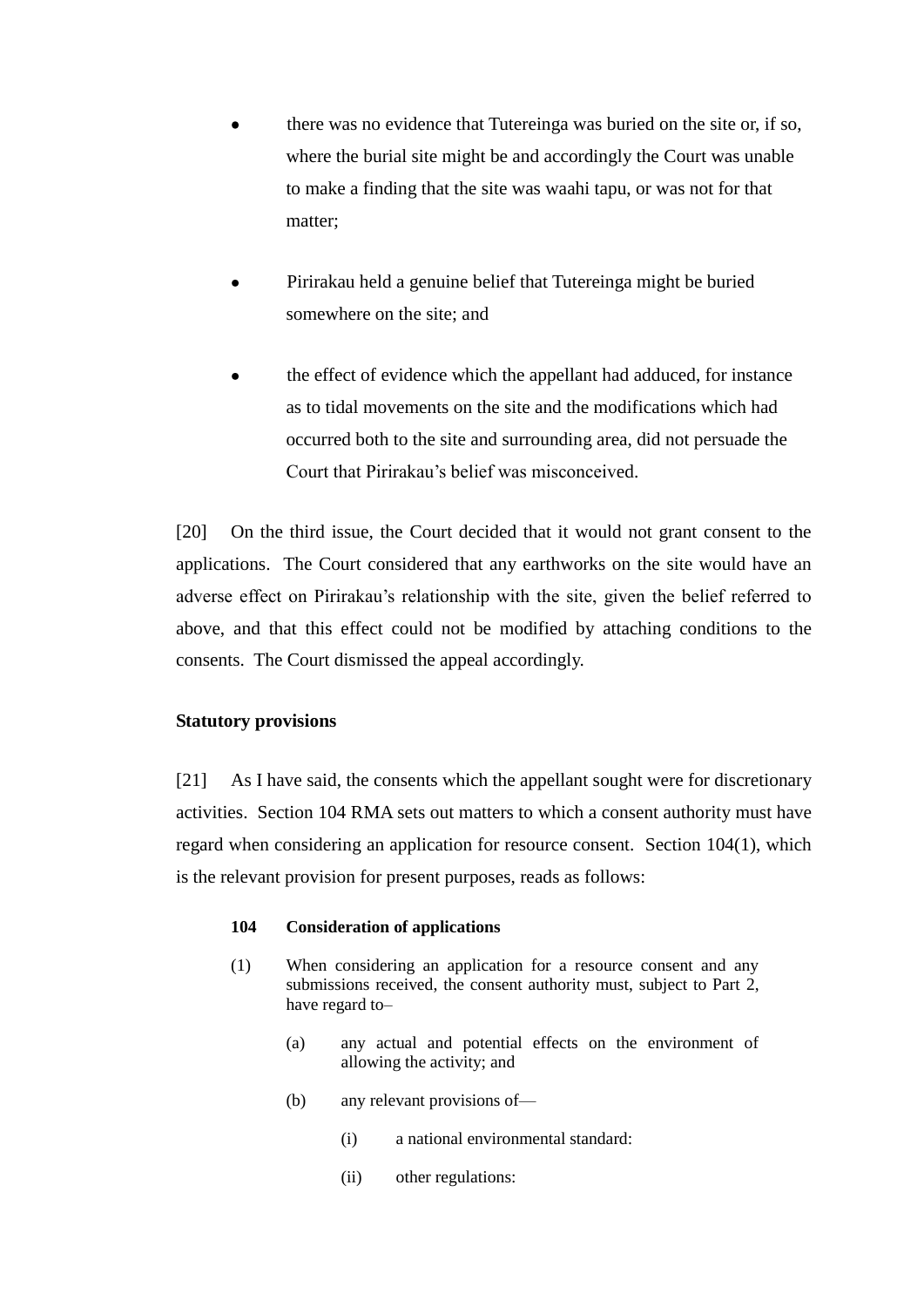- (iii) a national policy statement:
- (iv) a New Zealand coastal policy statement:
- (v) a regional policy statement or proposed regional policy statement:
- (vi) a plan or proposed plan; and
- (c) any other matter the consent authority considers relevant and reasonably necessary to determine the application.

...

[22] Part 2, referred to in the opening words of s  $104(1)$ , is headed "Purpose and Principles" and comprises ss 5 to 8 RMA.

[23] Section 5 sets out the purpose of the RMA, namely the promotion of the sustainable management of natural and physical resources.

[24] Section  $5(2)$  sets out what the term "sustainable management" means in the RMA.

[25] Section 6 is important in this case and I have set it out in full below.

[26] Section 7 sets out the matters to which those who exercise functions and powers under the RMA shall have particular regard in achieving the purpose of the Act. These matters include kaitiakitanga  $(s \, 7(a))$ , also relevant in this case. Kaitiakitanga is defined in s 2 of the Act as:

**Kaitiakitanga** means the exercise of guardianship by the tangata whenua of an area in accordance with tikanga Maori in relation to natural and physical resources; and includes the ethic of stewardship

[27] Section 8 requires that those who exercise functions and powers under the RMA shall take account of the principles of the Treaty of Waitangi in achieving the purpose of the Act.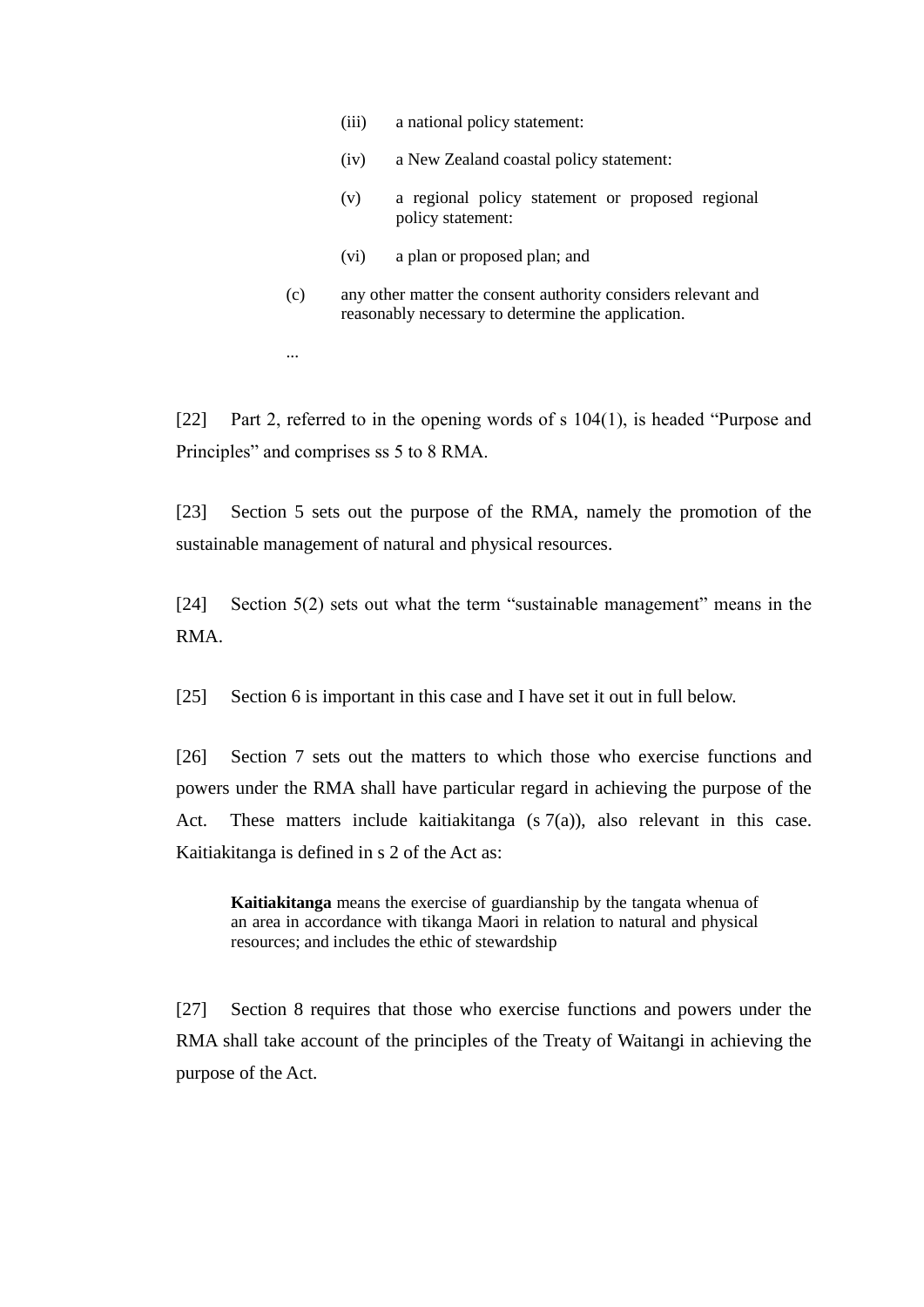### [28] Section 6 is as follows:

#### **6 Matters of national importance**

In achieving the purpose of this Act, all persons exercising functions and powers under it, in relation to managing the use, development, and protection of natural and physical resources, shall recognise and provide for the following matters of national importance:

- (a) the preservation of the natural character of the coastal environment (including the coastal marine area), wetlands, and lakes and rivers and their margins, and the protection of them from inappropriate subdivision, use, and development:
- (b) the protection of outstanding natural features and landscapes from inappropriate subdivision, use, and development:
- (c) the protection of areas of significant indigenous vegetation and significant habitats of indigenous fauna:
- (d) the maintenance and enhancement of public access to and along the coastal marine area, lakes, and rivers:
- (e) the relationship of Maori and their culture and traditions with their ancestral lands, water, sites, waahi tapu, and other taonga.
- (f) the protection of historic heritage from inappropriate subdivision, use, and development.
- (g) the protection of protected customary rights.

[29] Self evidently, s 6 requires recognition and provision for the identified matters of national importance. Section 6(e) is the relevant provision in this case. Whether s 6 applies in any given case raises questions of fact.<sup>5</sup> Accordingly, whether an area is of "significant indigenous vegetation" for the purposes of  $s$   $6(c)$  or whether land is Maori ancestral land or is waahi tapu for the purposes of s 6(e) is a question of fact.

[30] There is no definition of "ancestral land" or "waahi tapu" in the RMA.

[31] In the present case, the Court defined ancestral land as "... land which has been owned by ancestors ...". As the Court said, this potentially is very widely encompassing in its scope, depending on the interpretation of the word "owned".<sup>6</sup>

 $\overline{a}$ <sup>5</sup> *Minhinnick v Minister of Corrections* EnvC Auckland A043/2004, 6 April 2004.

<sup>6</sup> *Heybridge Developments Ltd v Bay of Plenty Regional Council* [2010] NZEnvC 195 at [124].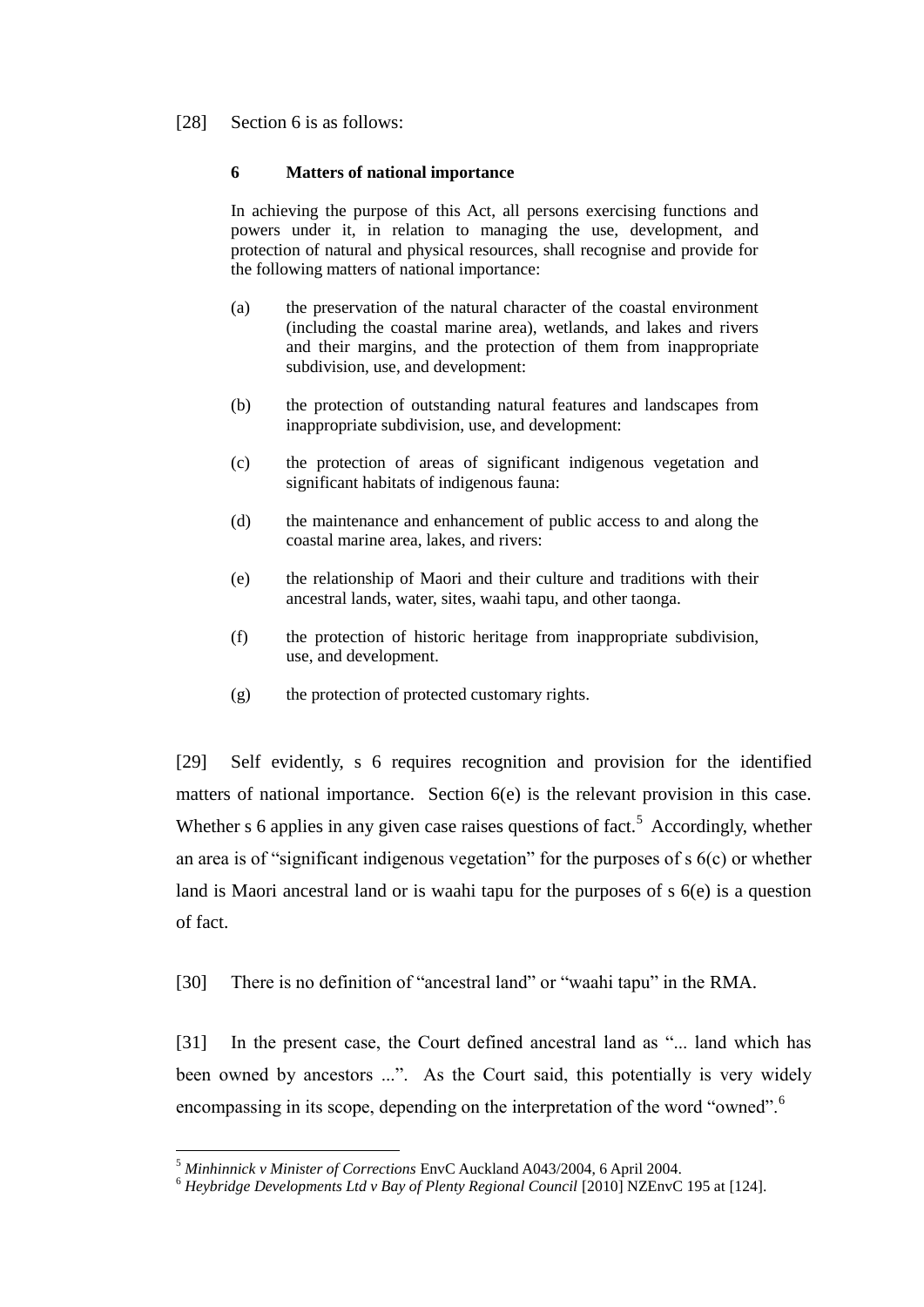[32] Counsel for the respondent referred me to the definition of waahi tapu in *Land Air Water Association v Waikato Regional Council*, being "physical features of phenomena, either on land or water, which have spiritual, traditional, historical or cultural significance to Maori people".<sup>7</sup>

[33] The relationship between the provisions of Part 2 was addressed in *Waikanae Christian Holiday Park v Kapiti Coast District Council*, as follows: <sup>8</sup>

[99] Some preliminary comment on the interrelationship between ss 6(e), 7(a) and 8 is desirable. As has been recognised in a number of cases, ss 5, 6, 7 and 8 create a hierarchy. At the top is s 5, which sets out the purpose of the Act, to the achievement of which all provisions in the Act are directed. Next comes s 6, which sets out matters of national importance which all persons exercising functions under the Act must, in achieving the s 5 purpose, recognise and provide for. Third is s 7, which contains matters to which all such persons must have particular regard. Standing alongside ss 6 and 7, and also directed to achieving the s 5 purpose, is s 8, which requires all such persons to take account of the Treaty of Waitangi.

### **Questions raised on appeal**

- [34] The questions of law which the appellant raises are as follows:
	- (a) Did the Court err in law when it concluded that the first decision did not provide definitive findings that the whole of the site was not waahi tapu?
	- (b) Did the Court err in determining that it was necessary to consider afresh the issue of waahi tapu?
	- (c) Did the Court err in determining that the onus was on the appellant to prove, through probative evidence, that there was no urupa (or burial ground) on the site?

<sup>7</sup> *Land Air Water Association v Waikato Regional Council* EnvC Auckland A11/01 23 October 2001.

<sup>8</sup> *Waikanae Christian Holiday Park v Kapiti Coast District Council*, HC Wellington CIV-2003-485- 1764, 27 October 2004.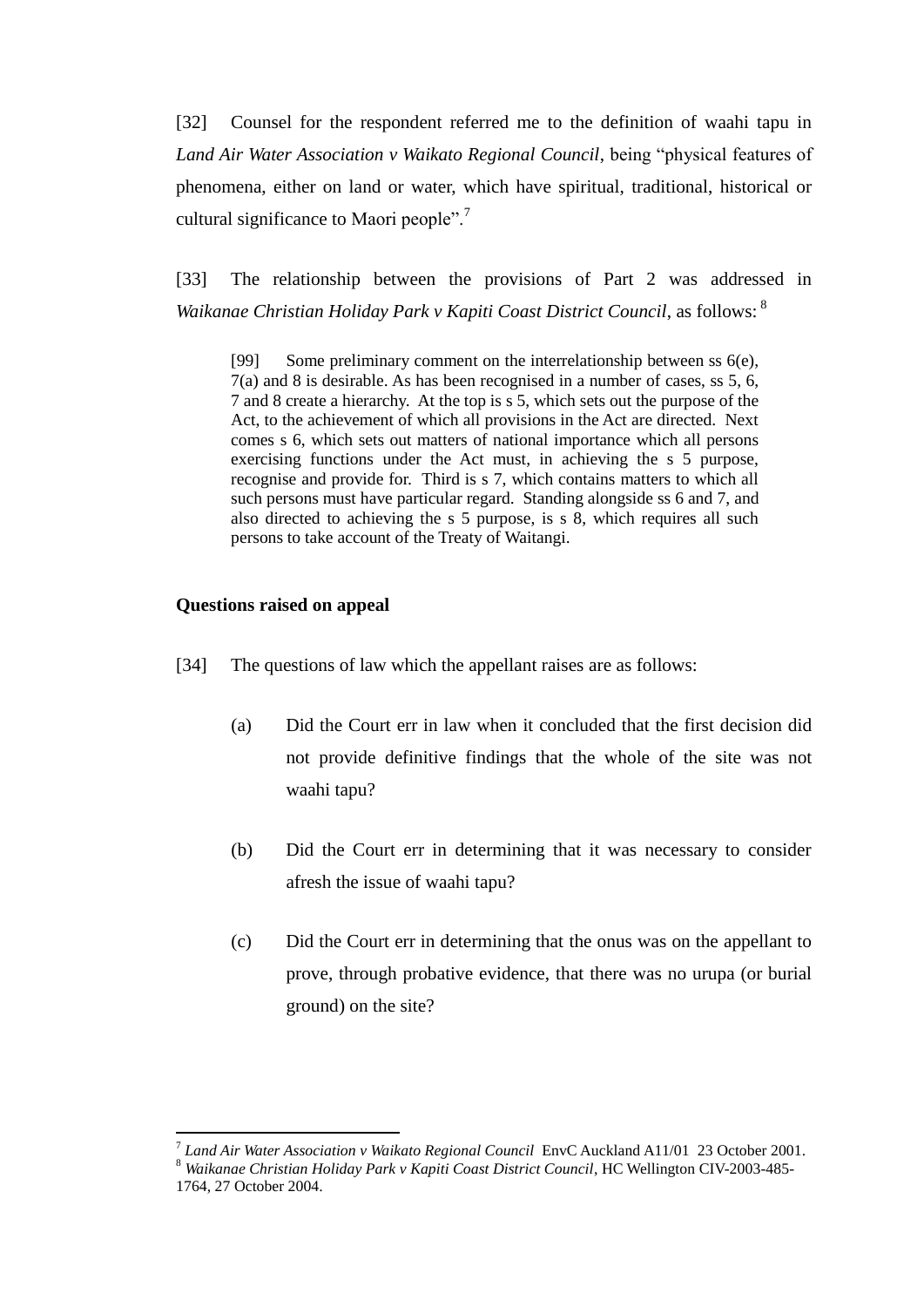- (d) Did the Court properly balance the legal requirements of evidence relating to evidence and burden of proof in relation to cultural beliefs and factual evidence?
- (e) Was the Court's finding that Pirirakau's belief that Tutereinga might be buried on the site reasonably open to the Court, given the evidence before it?
- (f) Was it open to the Court to find that the appellant had advanced its subdivision application to the District Council on the basis that it would import fill to the site?
- (g) On a site where earthworks are a permitted, controlled or discretionary activity and where no s 8 or Part 2 cultural matters are identified as affecting the site in any statutory policy or plan document, did the Court err in holding that the Crown's duties of active protection under Part 2 were met by declining the earthworks consent sought?
- (h) Did the Court wrongly find that the appellant had accepted the site was "land" and was confiscated by the Crown?

*Question 1: The Court concluded that the first decision did not include definitive findings that the whole of the site was not waahi tapu. The appellant's case is that the first decision did make a definitive finding that the site was not waahi tapu and that the Court erred in saying otherwise.*

[35] Counsel for the appellant submitted that in the first decision the Court made a definitive finding that the site was not waahi tapu. Counsel referred to the following passages in the first decision:

[58] We acknowledge Pirirakau's deep commitment to and respect for the memory of their founding ancestor, but are unconvinced that the whole of the subject land is waahi tapu, having regard to doubts raised in the course of the hearing through conflicting evidence, including evidence on Maori issues adduced for Heybridge. It may be that Tutereinga was buried in a location along the headland foreshore, with a view out to sea across to Mauao (Mount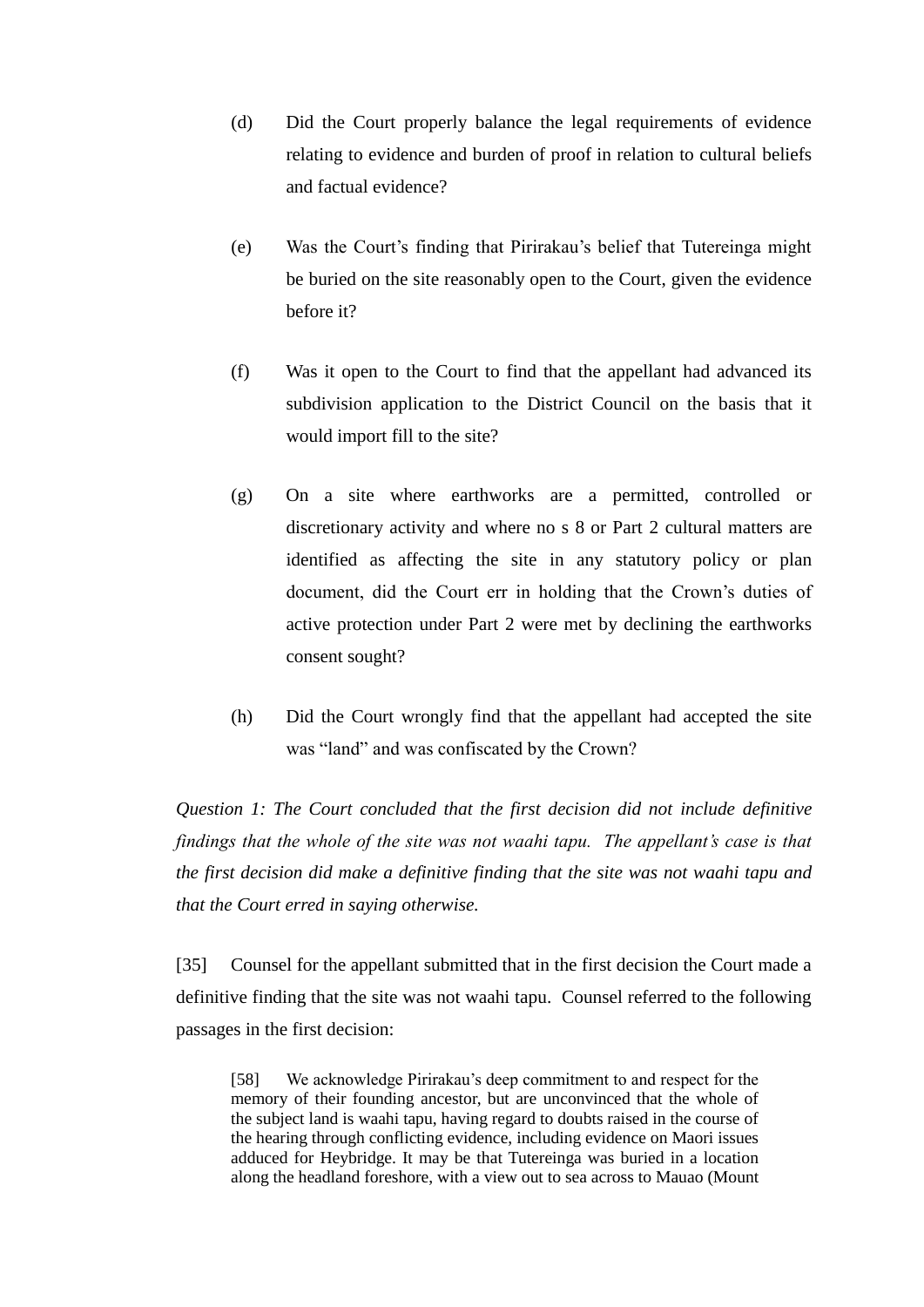Maunganui), and at a location independent of areas relied on for food gathering, but that is little more than speculation. There is also the fact that today's coastline configuration bears no clear resemblance to what it once was.

[59] In the end, we find ourselves unable to make a definitive finding on the waahi tapu issue, given the conflicting views in evidence. Bearing in mind that the exact burial place of Tutereinga is unknown, coupled with the conflicting views over the location and extent of Tahataharoa, we decline to hold that the whole of the subject land is waahi tapu. Furthermore, we are unable to determine satisfactorily what lesser area within or in the vicinity of the subject land is so classifiable.

[36] Counsel then referred to the following passage in which the Court in the decision under appeal ("second decision") said there had been no definitive finding made in the first decision:

[47] We agree with Mr Cooney that the Environment Court made no definitive finding on the issue of waahi tapu in the First Heybridge Decision. It said as much. Although the Court in 2002 declined to hold the site was waahi tapu on the basis of the evidence which it heard, it did not find that the site was not waahi tapu. It did not make a definitive finding either way. ...

[37] I am not satisfied that any error of law arises on this point. It is clear from paragraphs [58] and [59] of the first decision that the Court was not persuaded that the site, or some lesser area "within or in the vicinity" of the site, was classifiable as waahi tapu. It is equally clear that the Court did not find that the site or some part of it was not waahi tapu.

*Question 2: Did the Court correctly determine that the issue of waahi tapu was required to be freshly considered?*

[38] Counsel for the appellant submitted that the Court erred in revisiting the matter of whether the site was waahi tapu. Counsel submitted that the parties were bound by the first decision on this issue, and that it was an abuse of the process of the Court for the respondent and Pirirakau to seek to relitigate the matter. Counsel submitted that the first decision resulted from the appellant and Pirirakau having sought a ruling on the sole issue of whether the site was waahi tapu. Now, years and much expense later, the appellant was being required to litigate the issue again, on what all counsel accepted was the same evidence.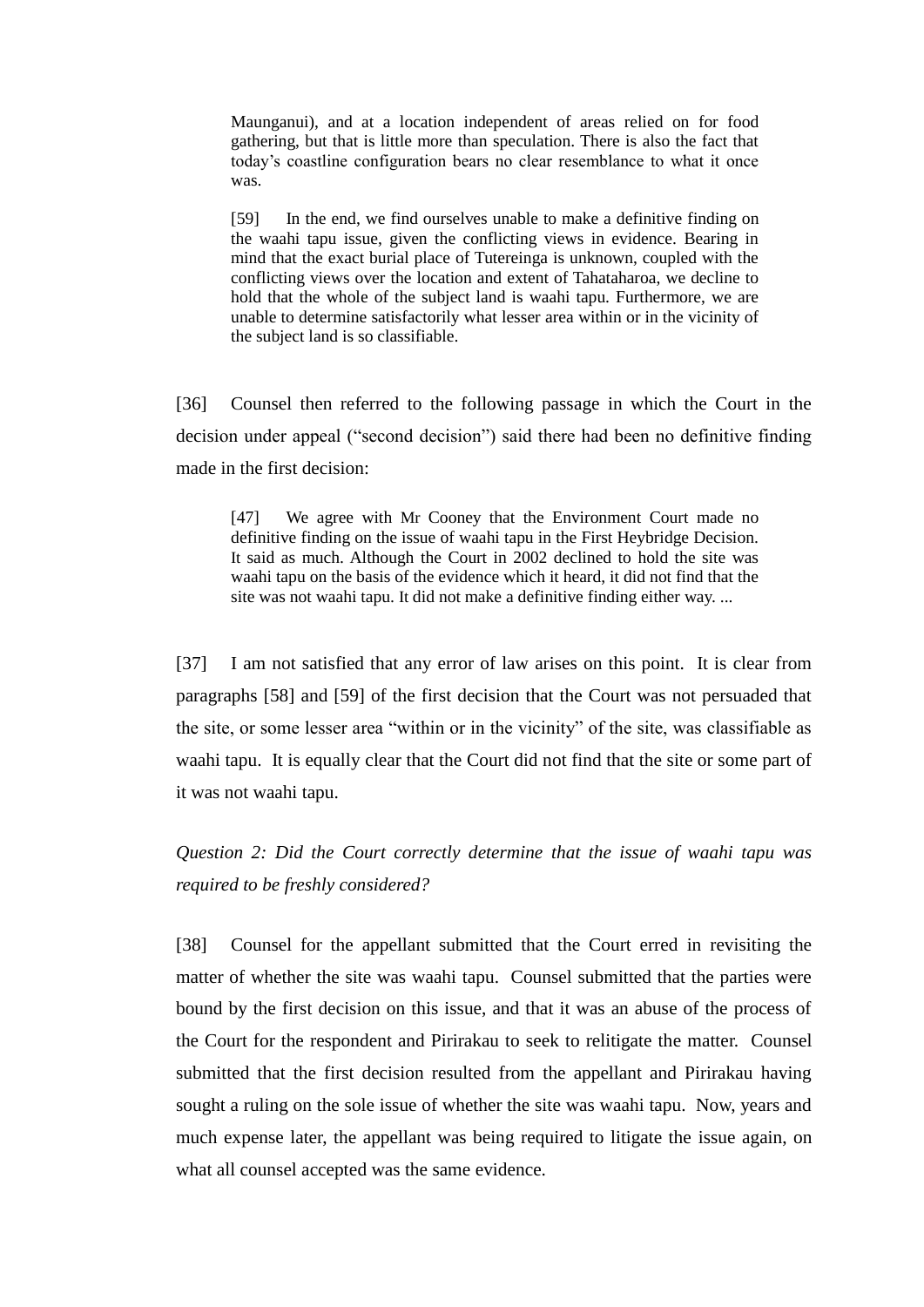[39] The question of whether issue estoppel or res judicata applies in the resource management field is one of considerable debate and I am grateful to counsel for referring me to the recent decision in *Guardians of Paku Bay Association Inc v*  Waikato Regional Council,<sup>9</sup> in which the subject is addressed. However, it is not necessary for me to enter into that debate or to determine whether there was an abuse of process, for two reasons.

[40] First, it is clear from the first decision that the Court had reservations about being asked to rule on this single factual issue in isolation. The Court said that its views were "interim and tentative only, pending further hearing".<sup>10</sup>

<span id="page-11-0"></span>[41] Secondly, I accept the submission of counsel for the respondent and Pirirakau, to the effect that both courts reached the same conclusion on this issue. Both courts held that Pirirakau had not established that the site or some lesser part of it was waahi tapu. Accordingly, even if an error were made out, it did not materially affect the Court's decision. The relevant passage of the second decision is as follows:

[83] While we do not have sufficient evidence before us to find that the subject site is the burial site, similarly we are also not in a position to be able to find that it is not the burial site. What we are left with is the honestly held belief of Pirirakau that Tutereinga's burial site is or may be within the application site. We do not find that belief to be unlikely, implausible or inconsistent with the evidence which we heard.

*Question 3: Did the Court wrongly determine that the onus was on the appellant to prove, through probative evidence, that there was no urupa on a site?*

*Question 4: Did the Court properly balance the legal requirements of evidence relating to evidence and burden of proof in relation to cultural beliefs and factual evidence?*

<sup>9</sup> *Guardians of Paku Bay Association Inc v Waikato Regional Council* HC Auckland CIV 2010-404- 008097, 25 July 2011.

<sup>&</sup>lt;sup>10</sup> Heybridge Developments Ltd v Western Bay of Plenty Council EnvC Auckland A231/02, 21 November 2002 at [67].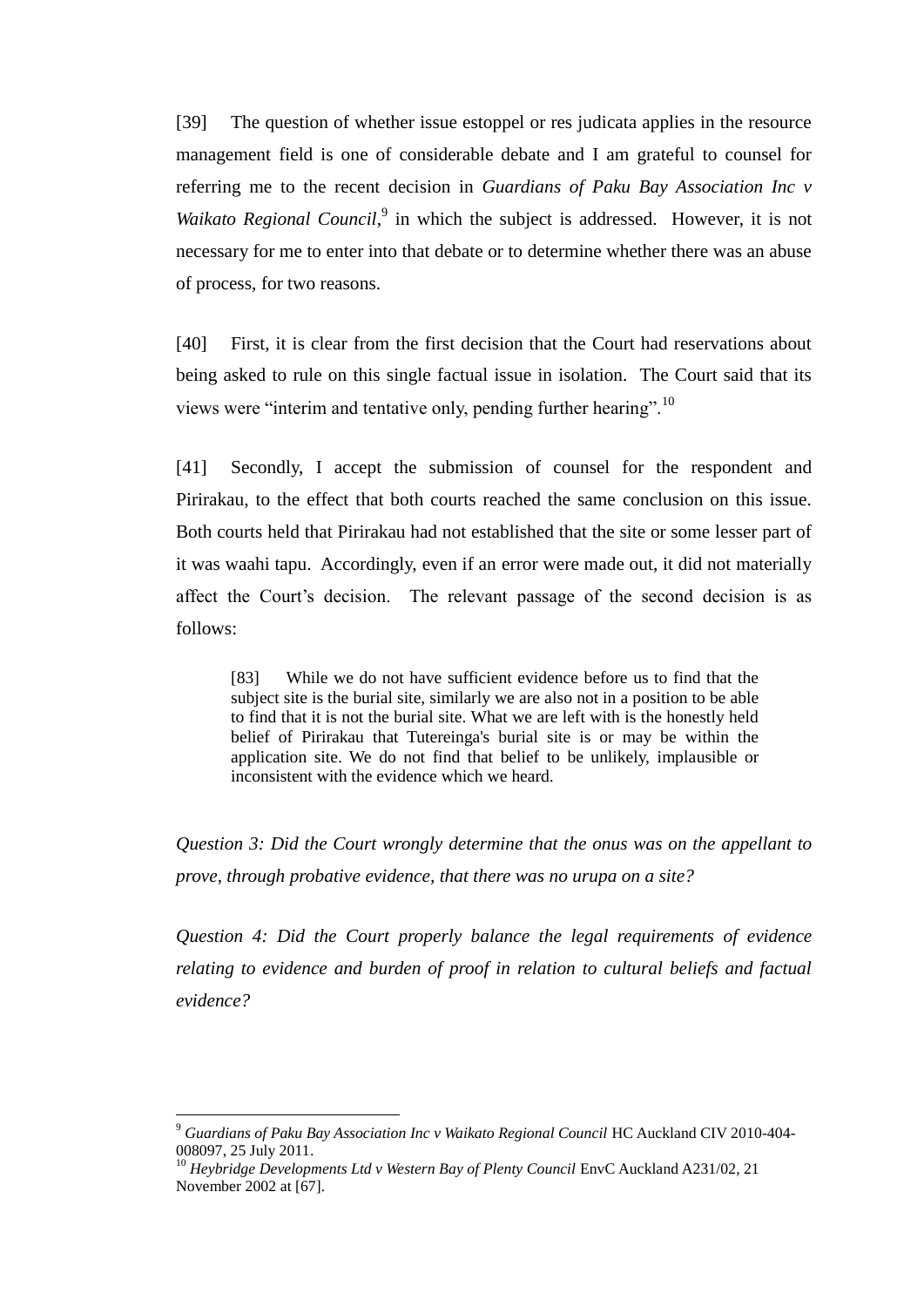[42] Questions 3 and 4 can be taken together and relate to the second issue before the Court.

[43] Having said that the evidence was insufficient to make a finding that Tutereinga was buried on the site, the Court also said that it was not able to find that Tutereinga had not been buried on the site.<sup>11</sup> The Court said that it was left with "an honestly held belief of Pirirakau that Tutereinga's burial site is or may be within the application site".

[44] Counsel for the appellant submitted that the Court then erred by imposing an onus on the appellant to prove that Pirirakau's belief was misplaced or misconceived, in effect requiring the appellant to prove that Tutereinga was not buried on the site.

[45] Counsel for the respondent and Pirirakau rejected this submission and submitted that there was no error in the Court's approach.

[46] Counsel for the appellant referred to the following paragraphs as capturing the gist of the Court's approach:

[71] In terms of whether the site was the actual burial site of Tutereinga, we find ourselves in a similar position to the Court in the First Heybridge Decision. We are not able to definitively find that it was nor that it was not.

...

[73] We have also noted Mr Cooney's submission that this Court should not focus on identifying where the actual burial site is. Rather its role is to focus on making an objective assessment on the evidence *as to the genuineness* of Pirirakau's beliefs that the subject site may be the burial ground of Tutereinga.

...

 $\overline{a}$ 

[75] However, we cannot accept the submission made by Mr Cooney that we can simply rely on the genuineness of the Pirirakau beliefs without further enquiry. It was entirely open to Heybridge to attempt to establish that those beliefs were misplaced. The success of such arguments depends on this Court being persuaded that such beliefs are misplaced given the existence of contradictory probative evidence.

<sup>&</sup>lt;sup>11</sup> *Heybridge Developments Ltd v Bay of Plenty Regional Council* [2010] NZEnvC 195 at [83].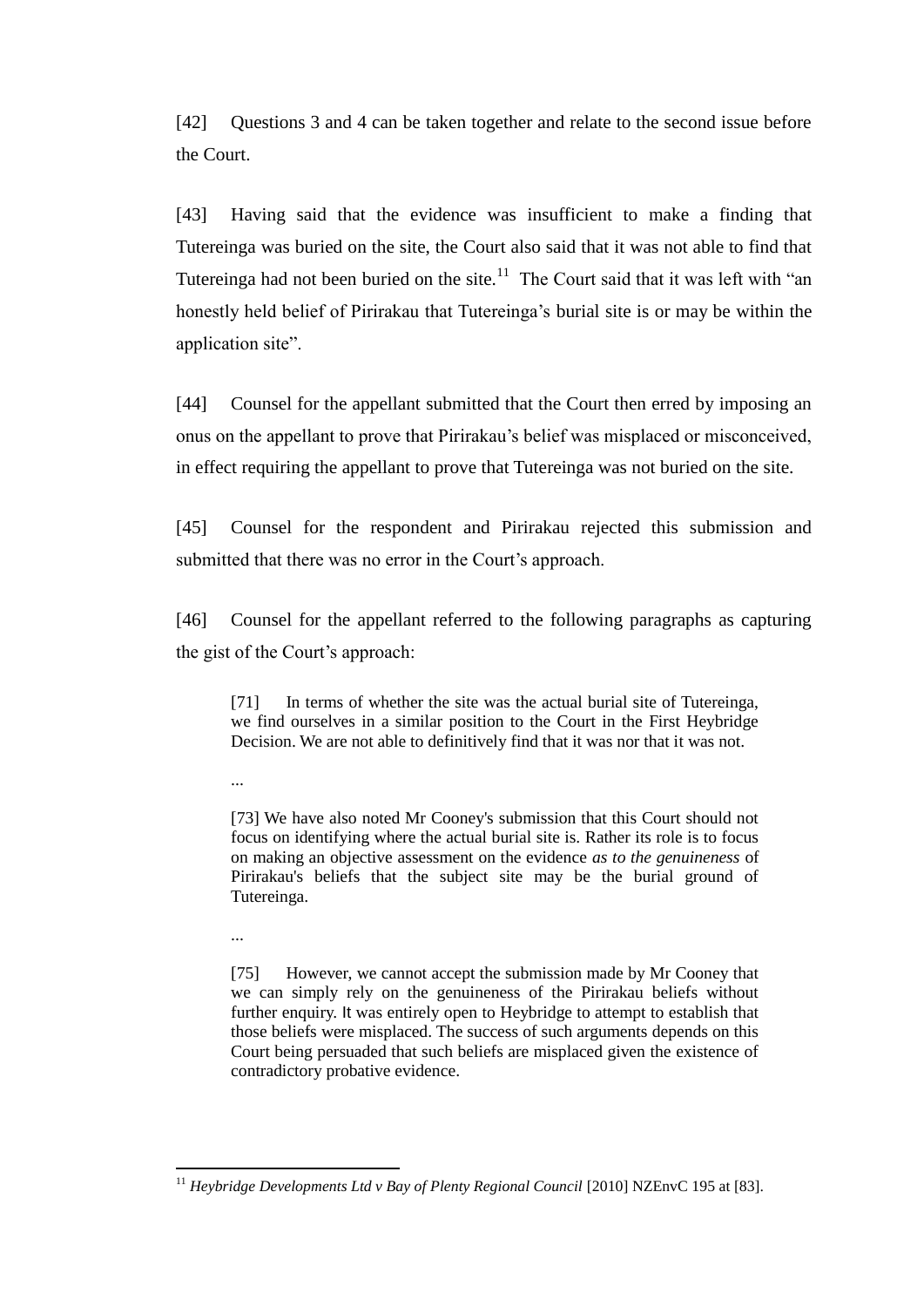[47] The Court then considered evidence which the appellant had adduced in an attempt to show that it was improbable Tutereinga had been buried on the site. The evidence went to the history of parts of the site being inundated with water, the geography of the site 600 years ago and the practicalities of access, and whether the site had been respected as waahi tapu in the past.

[48] I have already set out the Court's conclusion on this point at [\[41\].](#page-11-0) The Court, was not satisfied that Pirirakau's belief was "unlikely, implausible or inconsistent" with the evidence..

[49] Counsel for the appellant submitted that the Court's approach was in error. If Pirirakau alleged that s 6(e) required the Court to recognise and provide for Pirirakau's relationship with the site on the basis of waahi tapu, it was for Pirirakau to establish the existence of waahi tapu. It was not for Pirirakau simply to assert a belief and for the appellant to be required to disprove it.

[50] I accept that submission. I note the following extract from Brookers Resource Management:<sup>12</sup>

#### **A276.08 Waahi tapu**

In *Greensill v Waikato* RC W017/95 (PT), it was noted that tangata whenua may accept without question that a place is waahi tapu on the word of kaumatua. However, the Environment Court stated in *Te Rohe Potae O Matangirau Trust v Northland RC* EnvC A107/96, that the Act does not enable the consent authority, nor the Environment Court on appeal, to apply the same standard. The decision-maker must hear the witnesses, whether kaumatua, kuia or not, who have relevant evidence, and the decision-maker must make a finding on the balance of probabilities. The evidence must relate to the point at issue. Thus, general evidence about waahi tapu over a wide and undefined area would not be probative of a claim that waahi tapu in a specified area would be directly infringed by an activity in that area.

In *[Heta v Whakatane DC](http://www.brookersonline.co.nz/databases/modus/environmentallib/rmresman/link?id=CASE%7eNZ%7eNAT%7eENC%7e2000%7e1483&si=57359&sid=lbj65xu0tegcggcolbskgmxaso0awhw6&hli=0&sp=rmresman)* EnvC A093/00, the Environment Court held that the evidence that the land in question was waahi tapu, although genuine, was vague and lacked specificity. Given the principle that "he who asserts must prove", the Court preferred the direct and positive evidence of the kaumatua supported by an archaeological report that the land was not waahi tapu.

There is no burden of proof on any party, but an evidentiary burden arises for a party alleging facts such as the existence of waahi tapu or other concepts of tikanga Maori. Allegations must be established with objectively probative

 $12$  Brookers Resource Management at A276.08.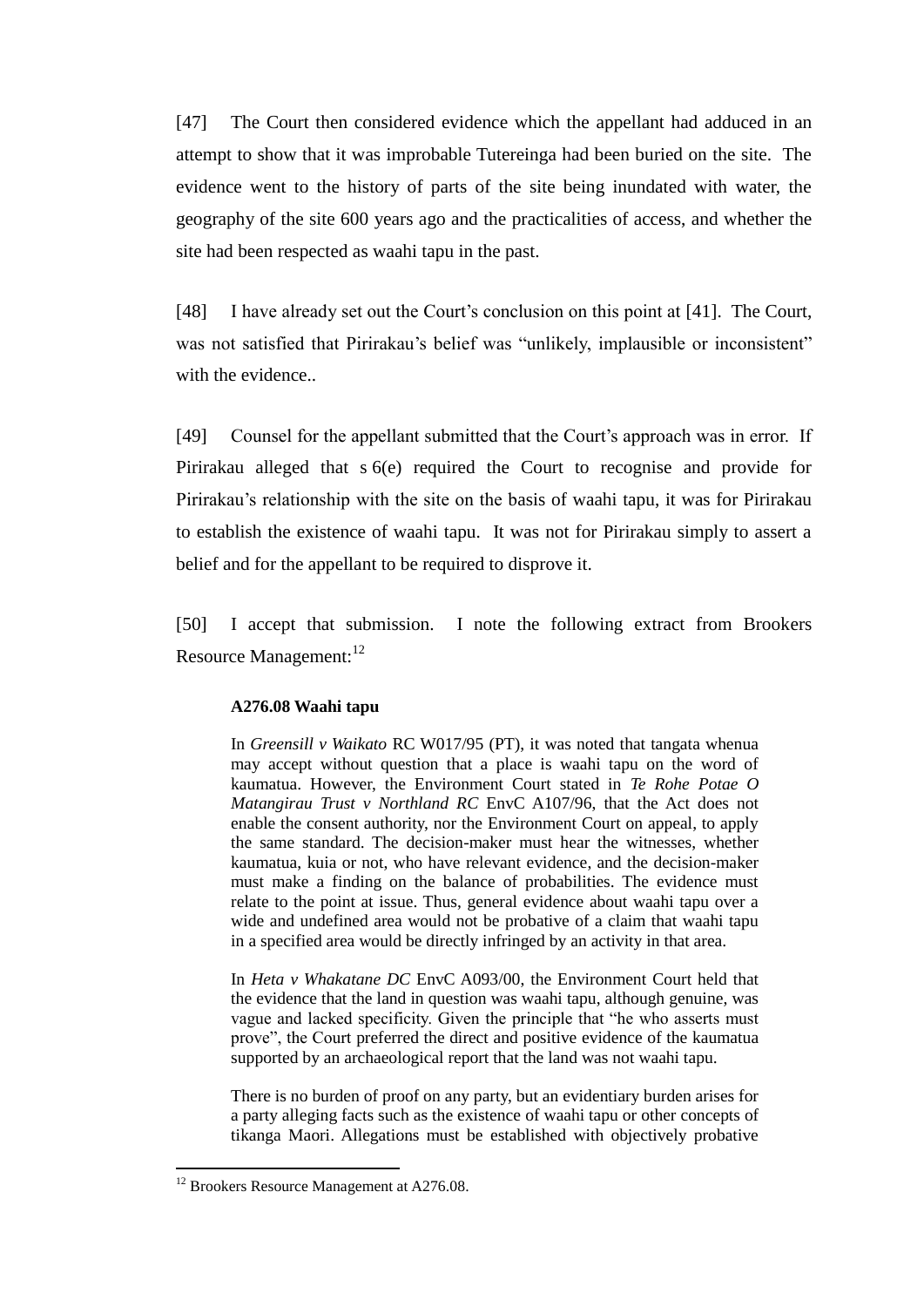evidence which satisfies the Court on the balance of probabilities. Mere assertions are inadequate: *Winstone Aggregates Ltd v Franklin DC* EnvC A080/02. In *Gibbs v Far North DC* EnvC W076/04, the Court expressed concern at the incoherence of the appellant's own evidence and the appellant's failure to provide any credible foundation for claims of the presence of waahi tapu.

[51] Accordingly, a party who asserts a fact bears the evidential onus of establishing that fact by adducing sufficiently probative evidence. The existence of a fact is not established by an honest belief. I am satisfied that the Court erred as a matter of law in this respect.

[52] Counsel for the respondent and Pirirakau submitted that, even if the Court erred in requiring the appellant to disprove Pirirakau's belief, the error was immaterial because the Court found the site was Maori ancestral land. Accordingly, when considering the application for consent under s  $104(1)$ , s  $6(e)$  required recognition and provision for Pirirakau's relationship with the site as its ancestral land.

[53] Counsel for the appellant submitted the Court's error was material. Counsel referred me to the passages below to show that the Court recognised and provided for Pirirakau's relationship with the site, not as ancestral land which had been confiscated from Pirirakau's ancestors, but as land on which Tutereinga might be buried, the possibility of such burial not having been disproved: $13$ 

 $[120]$  *In terms of s6(e) and (f), we have found that the subject site is part of the ancestral lands of Pirirakau and that it is within an area high in cultural significance to them due to their belief that their ancestor Tutereinga is buried within the area and possibly within the site. Their relationship with and their culture and traditions regarding this land turn on that belief*. We also note that it is possible that that connection forms part of their historical heritage and thus both s6(e) and (f) may be invoked requiring this Court to recognise and provide for these matters of national importance but we heard limited argument on this point so prefer to base our analysis on s6(e). We also find that Pirirakau are the kaitiaki of this site in terms of s7 and thus we must have particular regard to their exercise of kaitiakitanga regarding the site.

[125] We think that the significant issue in any given case is identifying the nature of the present relationship of Maori with the ancestral land in

<sup>&</sup>lt;sup>13</sup> Heybridge Developments Ltd v Bay of Plenty Regional Council [2010] NZEnvC 195 at [120], [125] and [126] (emphasis added).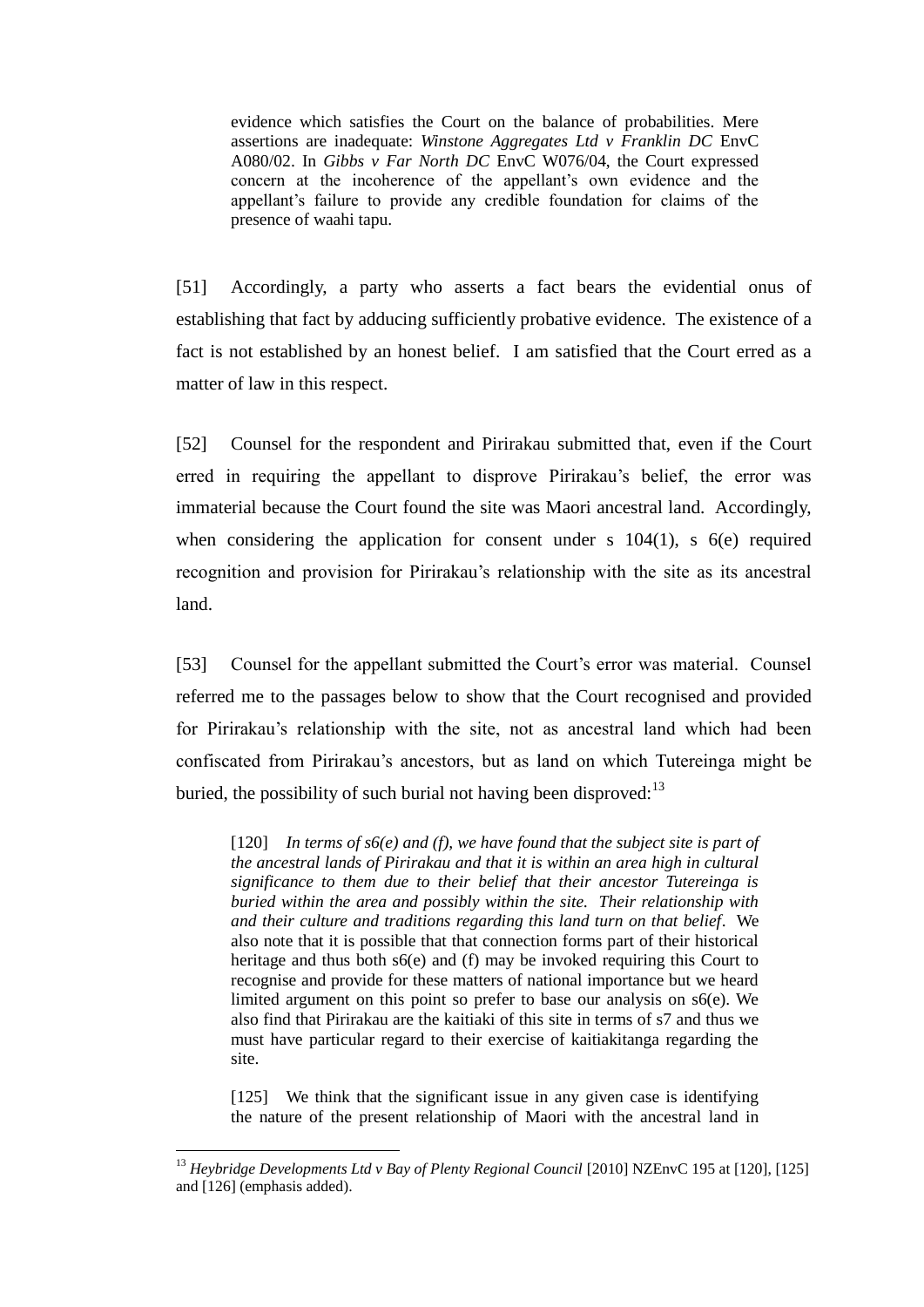question and how a particular proposal might affect that relationship. While Pirirakau's original relationship with the site has been altered as the result of confiscation and transfer of ownership we find that the hapu still retains a relationship with the site *because of their traditions and beliefs as to the burial of Tutereinga and his particular significance to the hapu*. That relationship is strong, genuine and heartfelt.

[126] We find that relationship of Pirirakau to these particular ancestral lands would be adversely impacted by the commencement of the extensive excavations proposed on this culturally significant site *and more so by disturbance of Tutereinga's remains should that occur. The potential for disturbance to happen (and we accept that there is such potential) of itself is an affront to the kaitiaki of the site*. We refer to our findings in para's [85] and [86] as to the consequences of such disturbance in terms of the hapu and their relationship with this land.

[54] Counsel submitted that the obligation to recognise and provide which s 6(e) imposes does not extend to recognising and providing for a relationship deriving from or based on a belief and that the Court had erred in its application of Part 2 and s 6 as a result. Counsel referred me to *Friends and Community of Ngawha Inc v Minister of Corrections* in which Wild J said: <sup>14</sup>

I share Mr Milne's difficulty in following how beliefs can be regarded as a natural and physical resource, or how they can be sustainably managed. He described as novel Ms Kapua's submission that beliefs are a part of the environment in terms of s 5. Even if that is correct, Mr Milne is surely right in saying that the Act does not require the absolute protection of beliefs. That is implicit in s 6 which sets the word "protection" alongside the words "use" and "development". ...

[55] In my view, there is merit in counsel's submission that the recognition and provision which is required to be made pursuant to s 6(e) is to reflect the relationship which is established on the evidence but that it does not extend to providing for a relationship which is founded on a belief, no matter how genuinely held. Of course, from Pirirakau's perspective, its belief may be central to its relationship with the site. The issue is whether s 6(e) requires recognition and provision for such a relationship.

[56] There is no discussion of this issue and relevant authorities in the Court's decision. That may be because the point was never raised. I should say also that counsel for the respondent and Pirirakau did not address this point in detail in their submissions to me. Accordingly, the view I am expressing is without that assistance.

<sup>14</sup> *Friends and Community of Ngawha Inc v Minister of Corrections* [2002] NZRMA 401 at [49].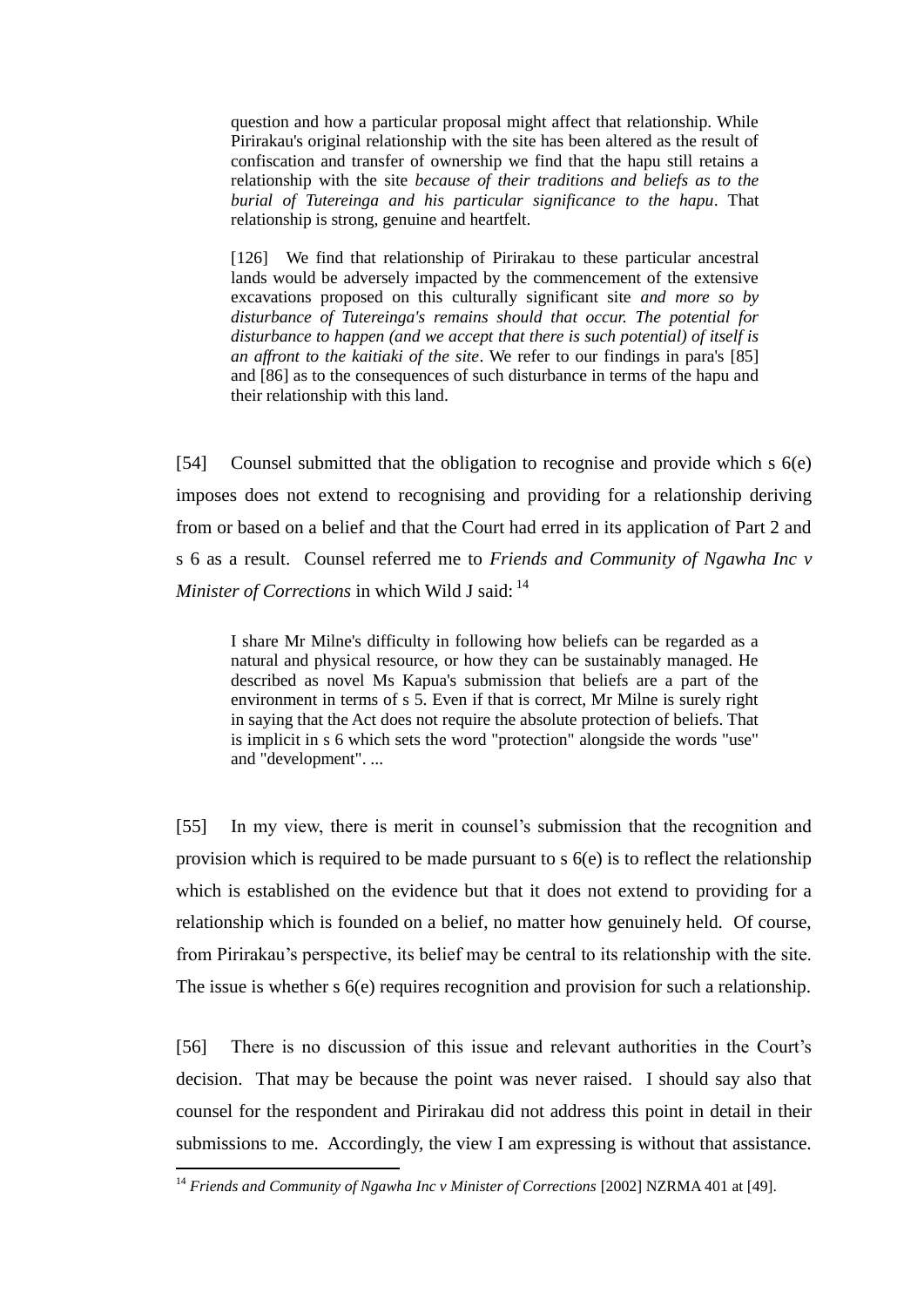The difficulty with the Court's approach, however, is that it had already decided there was insufficient evidence to find that Tutereinga had been buried on the site and that the site was waahi tapu. The Court found that the site was ancestral land but it did not provide, or provide exclusively, for Pirirakau's relationship with the site, (if any) in its capacity as ancestral land. The thrust of the Court's discussion of this issue is the need to recognise and provide for the relationship based on the belief. With respect to the Court, the appellant could be forgiven for wishing that an identified part of the site had in fact been found to be waahi tapu. The appellant might then have obtained consent to carry out earthworks on an unaffected part of the site.

[57] To conclude, I am satisfied that the Court sought to impose an onus on the appellant to disprove Pirirakau's belief, and that the Court erred in law in doing so. I am satisfied that the Court sought to provide for a relationship with the site predominantly on the basis of a belief. I consider an issue arises as to whether the Court was correct in doing so. The matter requires further consideration and I propose to remit it back to the Court for that further consideration.

*Question 5: The Court found that Pirirakau believed that Tutereinga was buried on the site and that such belief was not inconsistent with the evidence in the case. The appellant's case is that this finding was not reasonably open to the Court.*

[58] Question five is overtaken by my decision in respect of questions three and four and, accordingly, it is not necessary for me to address the issue raised. With respect to counsel for the appellant, however, I note that the Court's finding was that Pirirakau believed that Tutereinga might be buried on the site, not that he was buried on the site.

*Question 6: Was it open to the Court to find on the evidence that the appellant advanced its subdivision application on the basis that it would import fill to the site?*

[59] This question arises from paragraph [122] of the Court's decision which reads as follows: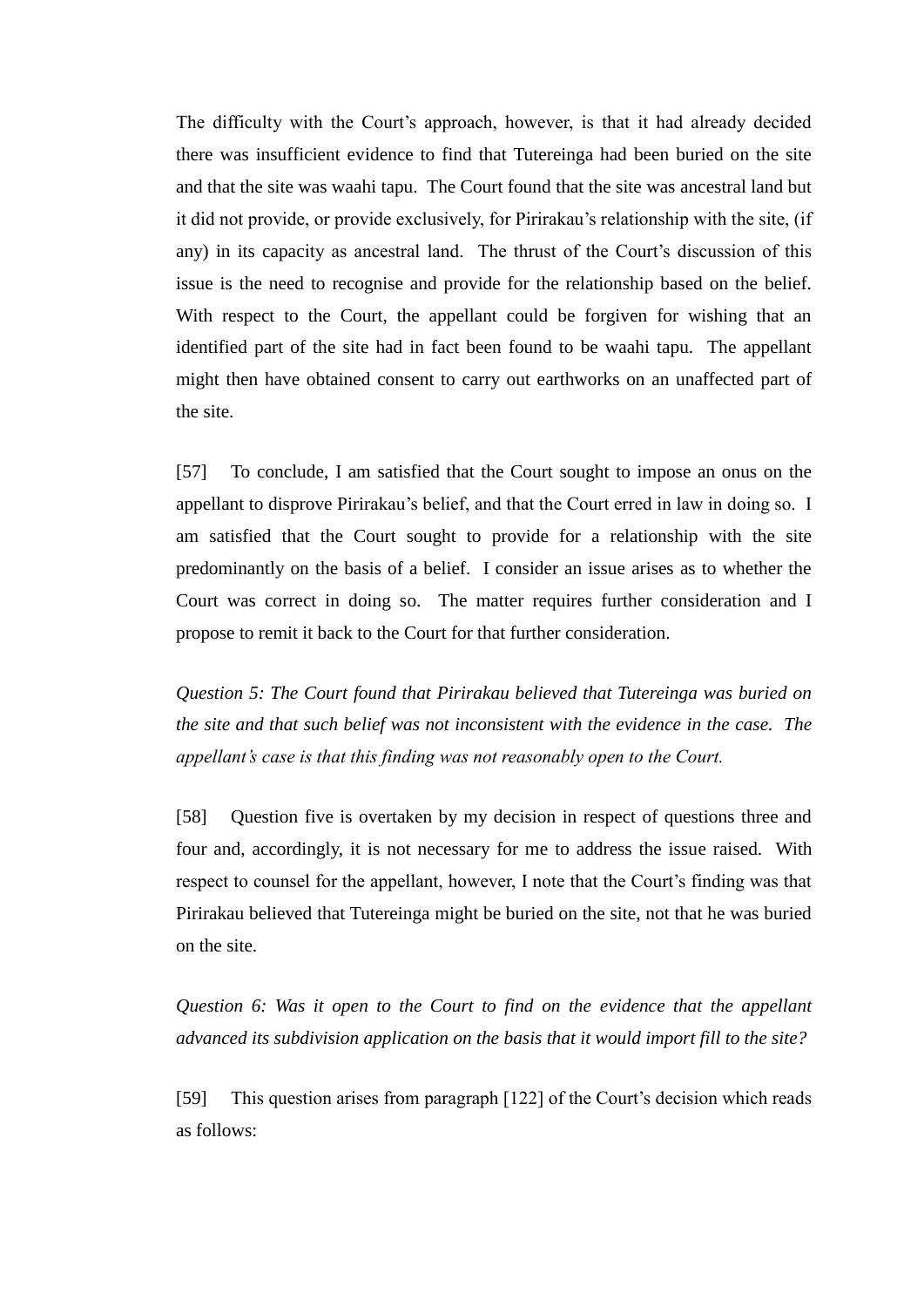[122] Thus there is no right of veto by those asserting Maori interests, what is required is a full review of what is reasonable in the circumstances. This approach is consistent with many of the decisions cited by Ms Barry-Piceno including the Court of Appeal decision in *Water Care Services Ltd* v *Minhinnick*. But the principle of active protection does require that this Court consider alternatives and we refer in that regard to Ms Barry-Piceno's contention that the alternative of importation of fill to the subdivision is not a viable alternative. Heybridge advanced its subdivision application on the basis that fill would be imported so must have considered that to be a viable alternative at that time. Even if we accept that no longer to be the case we do not consider that to be a factor which outweighs our other considerations.

[60] Counsel for the appellant submitted that there was no evidence before the Court to support the finding that the application for consent to subdivide was made on the basis that fill would be imported. No issue arose on that application as to the source of fill because earthworks and the importation of fill from an approved quarry are permitted activities under the District Plan. Accordingly, the source of the fill was irrelevant to the application to subdivide. Counsel submitted the Court's finding could only have derived from minutes purporting to summarise an answer one of the appellant's witnesses gave to a question during the subdivision hearing

[61] Counsel for the respondent submitted that, whatever the underlying evidence on this point, the simple answer was that the matter was immaterial to the Court's decision. The Court said as much in [122].

[62] With respect, the Court said that matters as to the cost of importing fill would not outweigh its other considerations. Having reviewed the documents to which counsel referred me, my impression on this point is that the Court's finding was not open to it on the evidence. If the point remains material in the future, all relevant evidence must be put before the Court.

*Question 7: On a site where earthworks are a permitted, controlled or discretionary activity and where no s 8 or Part 2 cultural matters are identified as affecting the site in any statutory policy or plan document, did the Court err in holding that the Crown's duties of active protection under Part 2 were met by declining the earthworks consent sought?*

[63] With respect to counsel for the appellant, this question is not well put.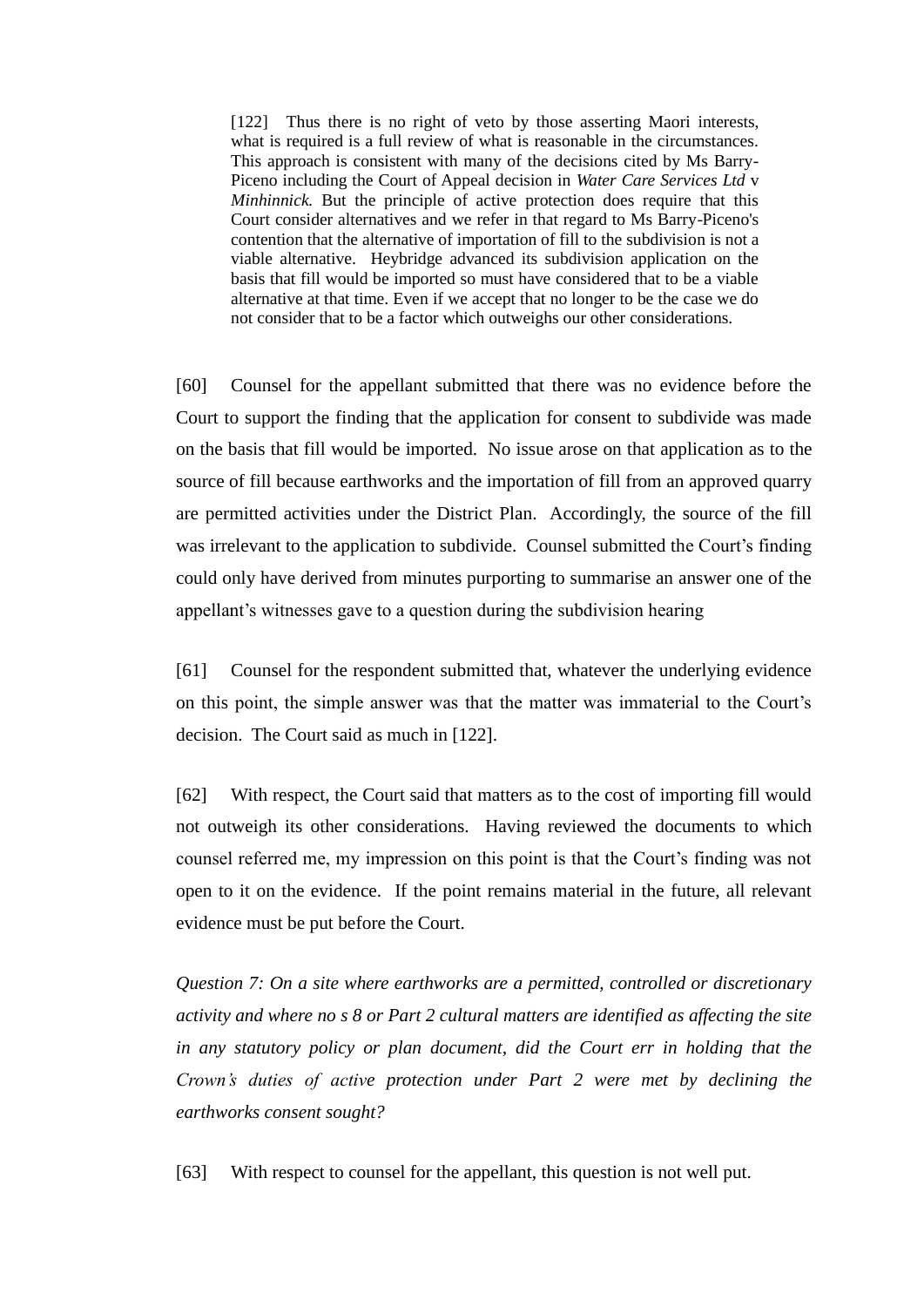[64] The Crown does not have a duty of active protection under Part 2 RMA. Section 8 imposes an obligation on a person exercising a function and power under RMA to take into account the principles of the Treaty of Waitangi in achieving the purpose of the RMA. One such principle is the obligation of active protection. In the context of Part 2, that cannot afford greater protection to the relationship with the ancestral lands given under s  $6^{15}$ . It follows that I consider s 8 may fall to be reconsidered when the Court revisits the third issue which it had to decide, namely whether to grant the consents sought.

[65] I add that I do not consider the appellant could be restrained from undertaking earthworks on the site (or sites, given the 4 lots) to the extent the relevant plan permits earthworks as of right.

*Question 8: Did the Court wrongly find that the appellant had accepted the site was "land" and was confiscated by the Crown?*

[66] Question eight arises from the Court's finding that the site was Maori ancestral land.

[67] Counsel for the appellant submitted that, although the site has been "land" since 1939, before then much of it was coastal marine area.

[68] The appellant makes two submissions from this.

 $\overline{a}$ 

[69] First, because the site or a part of it was formerly within the coastal marine area, it was highly improbable Tutereinga had been buried on the site. That is an evidential matter, and was considered and rejected by the Court. It is not for this Court to reassess its reasons for doing so.

[70] As I understand it, the second aspect of the submission is that, as the site was formerly part of the coastal marine area, it could not be ancestral "land" for the purposes of s 6(e) and also could not have been confiscated as land.

<sup>15</sup> *Waikanae Christian Holiday Park v Kapiti Coast District Council* HC Wellington CIV-2003-485- 1764, 27 October 2004 at [107].